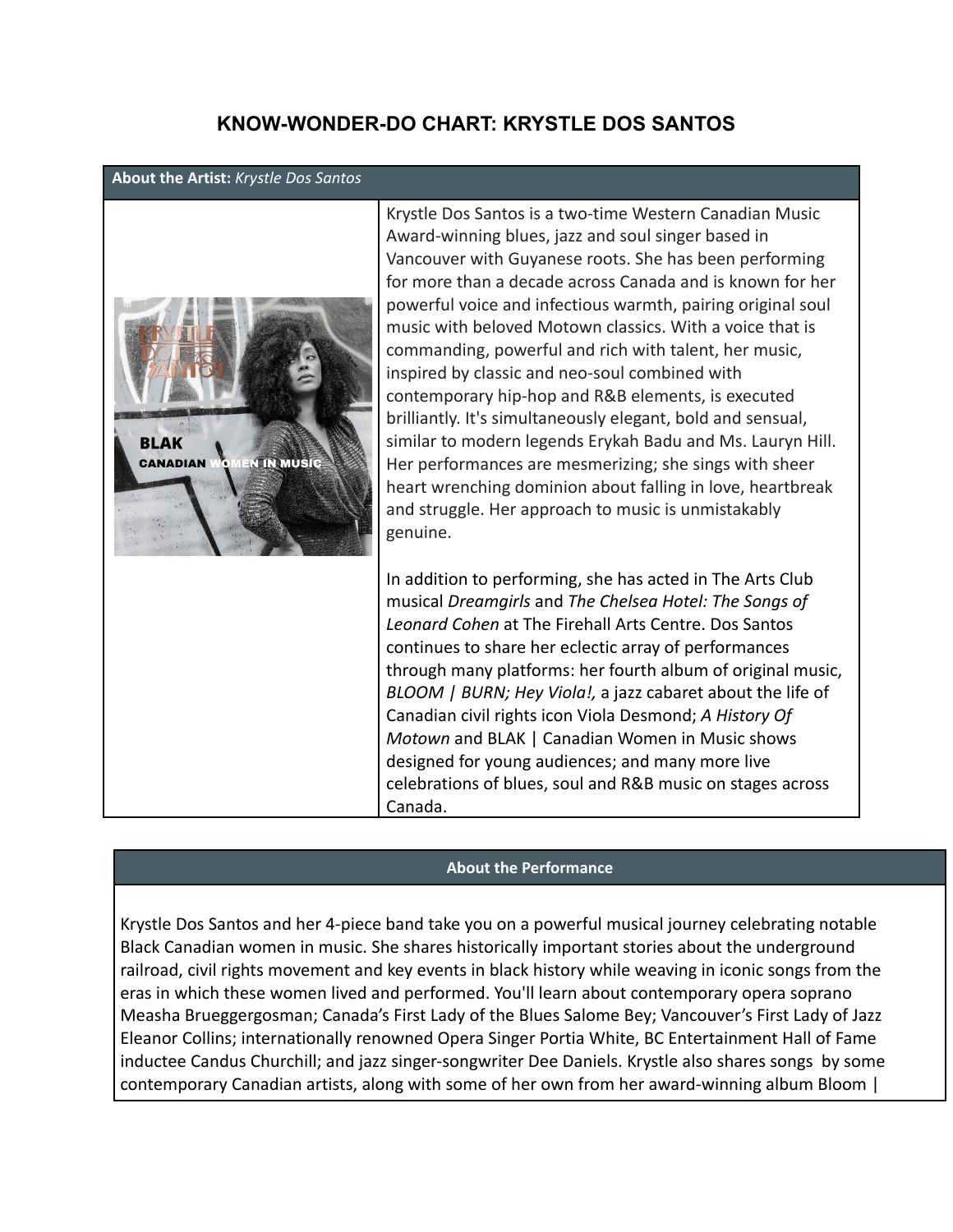Burn. You'll be introduced to an array of musical styles including spirituals, jazz, blues, soul, R&B, pop and hip hop. The show also includes a multimedia component with photos and videos of spoken word poetry.

**Performance length:** 45 min performance + up to 15-min Q&A. Pre-recorded video is 45-minutes. **Technical requirements for live show:** The band will bring their own sound equipment, backline and instruments and just requires a regular power outlet and a min. 8 ft x 16 ft space on a stage or gym floor.

## **About the Art Form**

Black Canadian women have been making powerful, significant contributions for decades. Musically, Black women perform in all genres of music from jazz, blues, pop, soul and opera. You can find powerful Black Canadian women doing great things all over the world.

| <b>Pre-Performance Discussion Questions</b>                                                                                                                                                                                                                                                                 | <b>Links to Curriculum</b>                                                                                                                                                                                                                                                  |
|-------------------------------------------------------------------------------------------------------------------------------------------------------------------------------------------------------------------------------------------------------------------------------------------------------------|-----------------------------------------------------------------------------------------------------------------------------------------------------------------------------------------------------------------------------------------------------------------------------|
| . What is Hogan's Alley and where was it located?<br>Why was it important to the black community in<br>Vancouver?<br>• What is segregation and how were black<br>Canadians impacted by this?<br>• Can you name a black Canadian female artist<br>from the past or present that you know of or<br>listen to? | • Socials Studies: learn about Black Canadian and<br>American history, the civil rights movement,<br>notable Black female musicians<br>• Arts education: learn about music history and<br>contemporary music and experience a live<br>performance by professional musicians |

| <b>Post-Performance Activities</b>                                                                                                                                                                                                                                                                                                                                                                                                                               | <b>Post-Performance Discussion Questions</b>                                                                                                                                                                                                                                                                                                                                                                                                                                                      |
|------------------------------------------------------------------------------------------------------------------------------------------------------------------------------------------------------------------------------------------------------------------------------------------------------------------------------------------------------------------------------------------------------------------------------------------------------------------|---------------------------------------------------------------------------------------------------------------------------------------------------------------------------------------------------------------------------------------------------------------------------------------------------------------------------------------------------------------------------------------------------------------------------------------------------------------------------------------------------|
| • Look up "The Eleanor Show" and watch a<br>clip from it<br>• Listen and watch Dee Daniels' music video,<br>"Let Freedom Ring: The Ballad of John<br>Lewis" and research about this civil rights<br>activist and hero, the Honourable John<br>Lewis.<br>Research about one of the black Canadian<br>$\bullet$<br>female artists in Krystle's show and choose<br>one of their songs that speaks to you and<br>discuss this with your class<br><b>Other Links:</b> | • What did the neighbourhood of<br>Strathcona used to be called and why?<br>Which network presented the first black<br>female variety entertainment show?<br>How many different styles of art did you<br>see today?<br>Which artist featured resonated with you<br>$\bullet$<br>the most and why?<br>What was the underground railroad and<br>$\bullet$<br>who was Harriet Tubman?<br>What is the <b>Black Lives Matter Global</b><br>$\bullet$<br>Network Foundation and when was it<br>founded? |